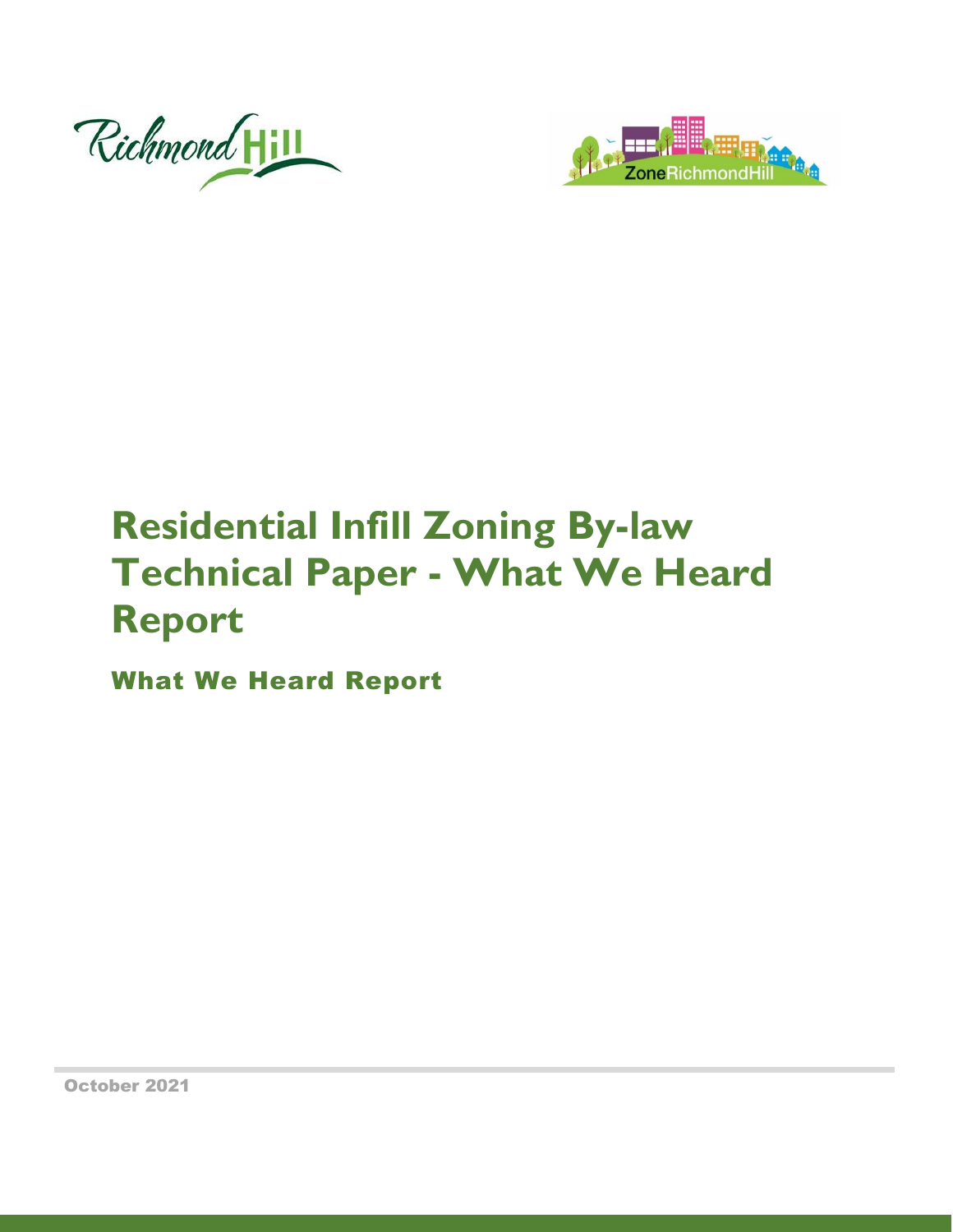Prepared by:<br>gladki planning associates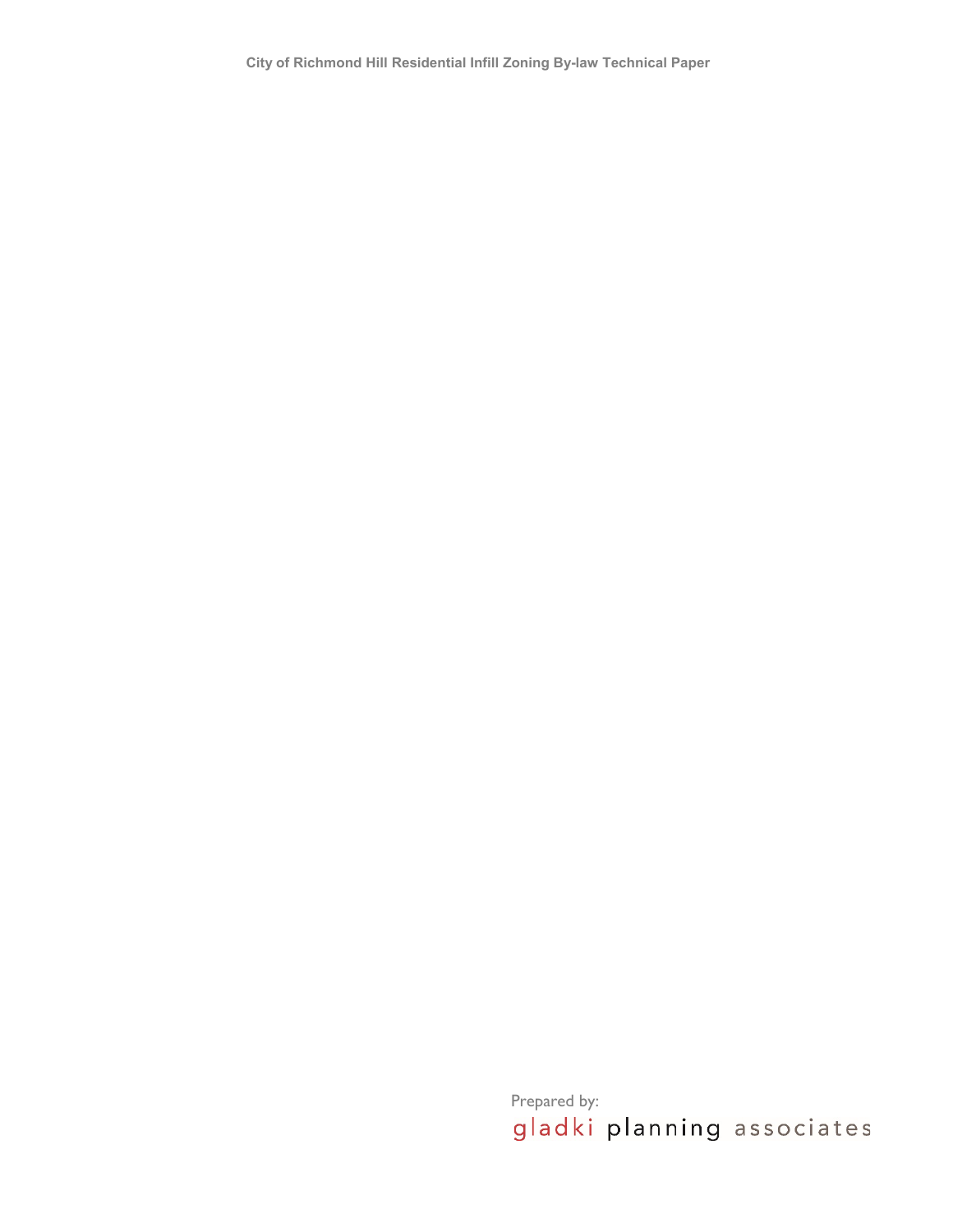# **Contents**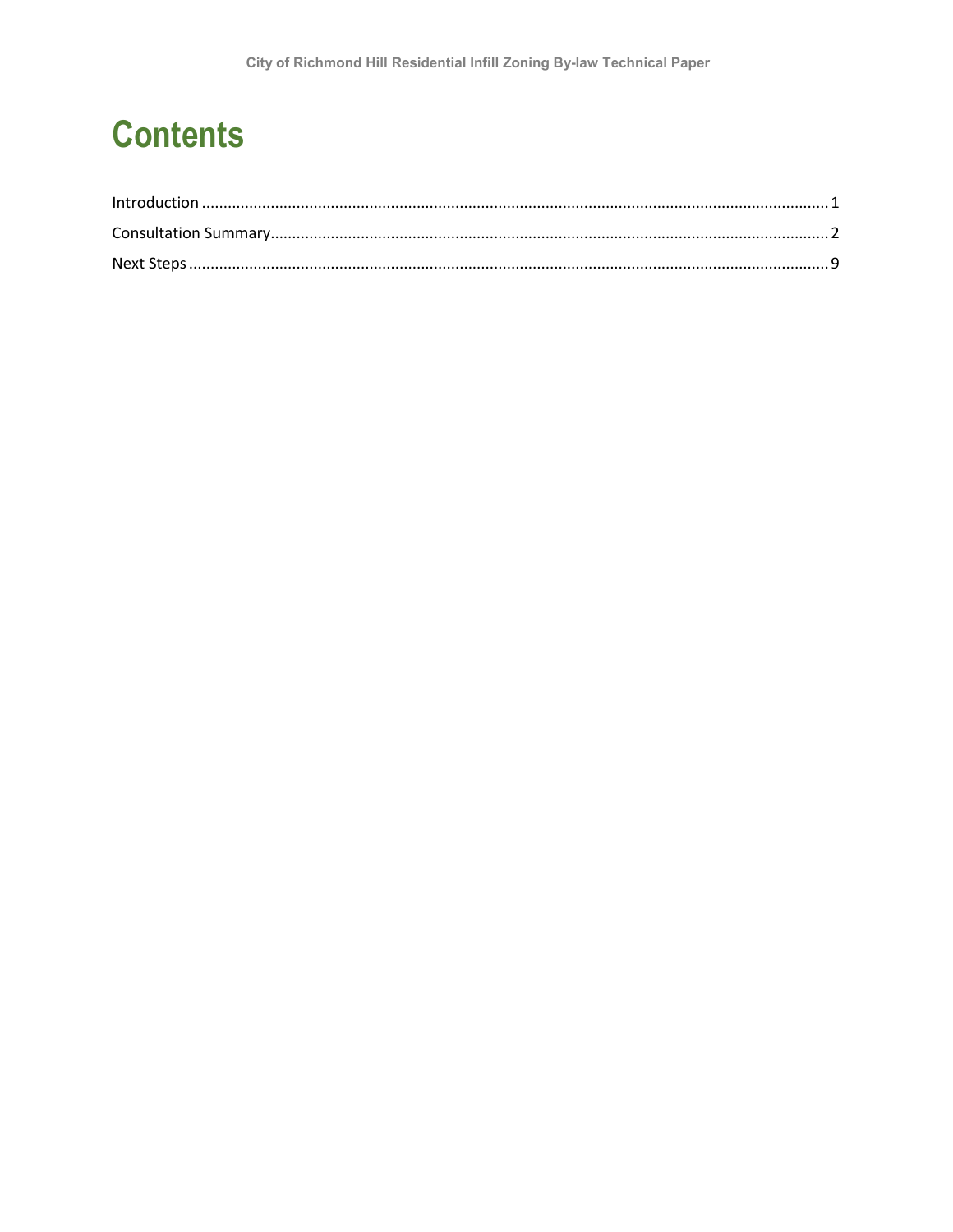# <span id="page-3-0"></span>**Introduction**

#### *Project Background:*

City of Richmond Hill is undertaking a comprehensive review of it's zoning by-laws and reviewing its approach to residential infill which forms a key component of the City's intensification strategy. Residential infill helps make optimum use of land and resources. Currently, the City's Official Plan provides policies for small-scale residential infill, such as single detached and semi-detached dwelling types, within the Neighborhood designation, specifically Priority Infill Areas. The City has, over the years, approved many Infill Studies and several Secondary or Tertiary plans that facilitate infill development of built-up neighbourhoods. The Official Plan policies in Section 4.9 are relied on for the areas that do not have specific secondary plans, tertiary plans or infill studies. The technical paper will focus on these areas of the Neighbourhood designation and inform an approach for appropriate infill development that responds to built context and the Plan policies. The City has engaged Gladki Planning Associates to prepare this technical paper.

The development of the Residential Infill technical paper is divided into four phases. Phase 1, kick off was completed in Feb, 2020. Phase 2 (ongoing) includes background research and community consultation. The draft technical paper will be developed as part of phase 3 (Sept, 2021). Phase 4 will include three public consultation meetings and conclude with the final report in Dec, 2021.

#### *Purpose of Report:*

This *What We Heard* Report documents the community consultation undertaken as part of Phase 2 of Residential Infill Zoning By-law Technical Paper. A nine-question online survey was prepared for the residents to share their thoughts and feedback on residential infill within their neighborhoods and Citywide.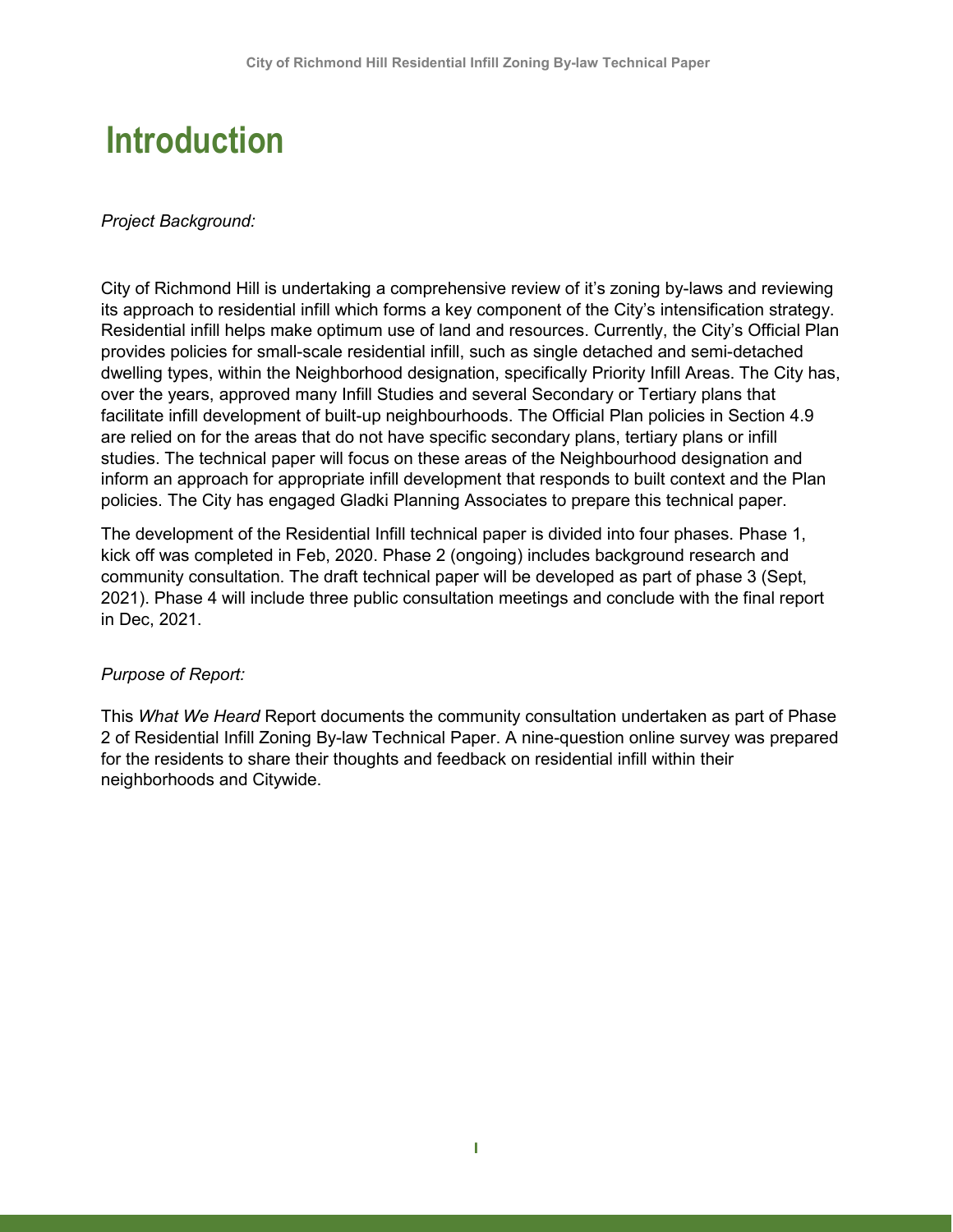# <span id="page-4-0"></span>**Consultation Summary**

*A survey on Residential Infill was shared by the City of Richmond Hill. The survey was open from June 4th to June 18th, 2021, during which period 83 people participated. The survey results are as follows.*

## **Interest in Residential Infill**

*Answered: 83, skipped: 0*

The participants were asked if they have considered adding residential infill to their property. **The majority of the respondents have not considered residential infill.** A few respondents expressed interest in introducing infill to their property.



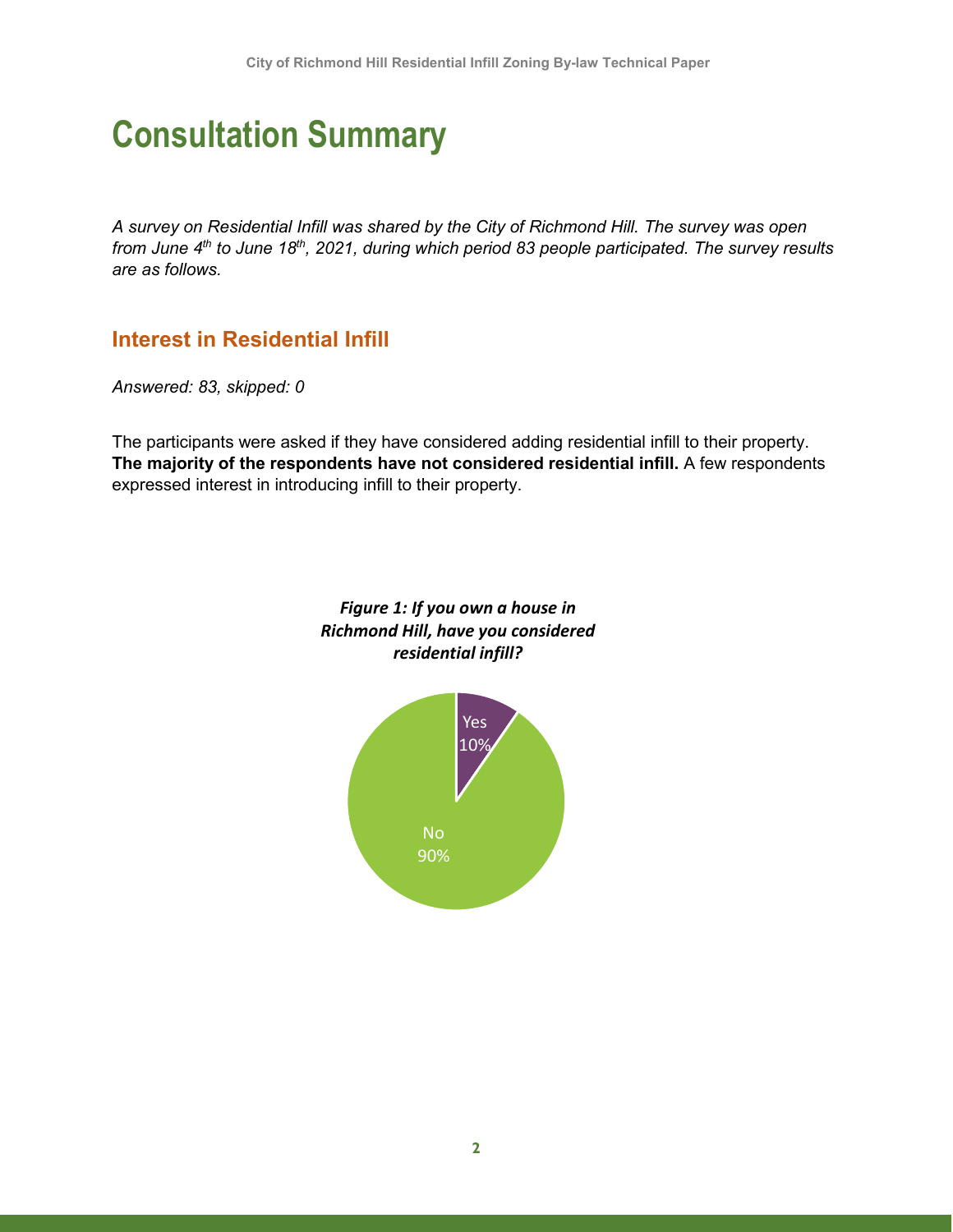## **Preference of Infill Mechanism**

#### *Answered: 17, skipped: 66*

Residential infill can be facilitated through three key mechanisms – 1) severance of lands to create additional parcels, 2) demolishing and rebuilding to achieve maximum potential of the parcel, and 3) amalgamating your parcel with others to allow assembly of lands which together can achieve greater density of development than individual parcels. Within each mechanism, several building types are possible.

Participants were asked which infill mechanism and associated building type they'll prefer if they have considered infill. The majority of respondents selected *severing the lands to create additional lots for single detached homes* and *demolishing the existing dwelling and rebuilding a newer single detached home*. Option 7 which is *selling property to allow for larger assembly and redevelopment* was the next clear choice. The majority of participants skipped this question given the fact that majority of respondents in previous question had not considered residential infill.



### *Figure 2: If you have considered infill, please select which of the following statements that apply (please check all that apply).*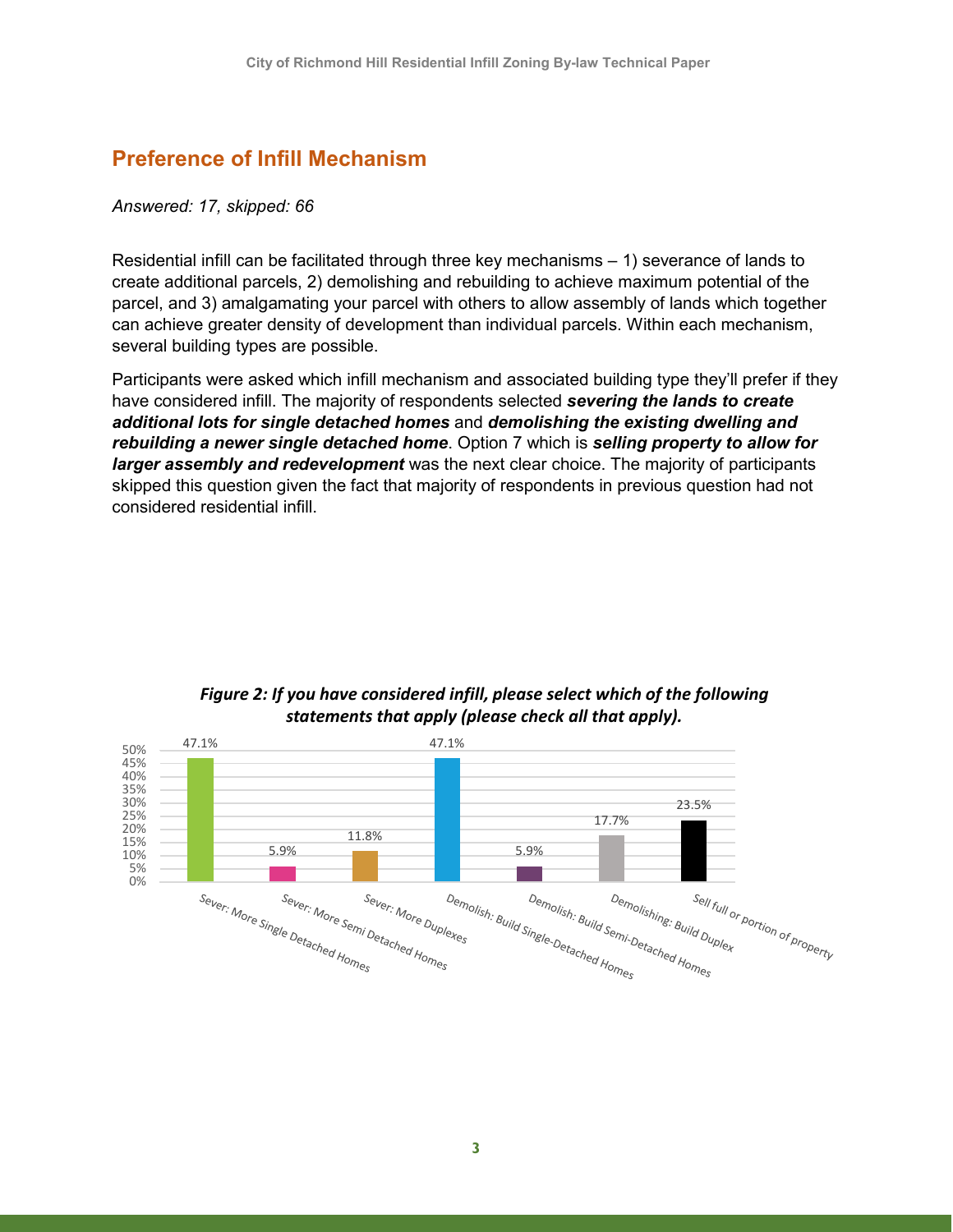# **Interest in Redevelopment of Property**

*Answered: 82, skipped: 1*

Redevelopment is one of the mechanisms of introducing infill in low-rise neighborhoods. The associated low-rise residential building types typically include 1) Triplex 2) Fourplex 3) Five-plex 4) Six-plex 5) Townhouses. The participants were given these options as well as "none of the above".

The majority of participants responded "none of the above" which likely reflects (lack of) interest in infill from the previous question. Among the other respondents who wanted to add infill**,**  *fourplex* was the preferred building type**,** followed by *triplex* and *townhouses*. The five-plex and six-plex ranked low on preferred building type for redevelopment. Given that over 92% of people selected *none of the above* option, the preference for each building type is relatively evenly distributed with minor variation and generally inconclusive.



#### *Figure 3: Would you want to redevelop your property into any of the following low-rise residential building types (select all that apply)?*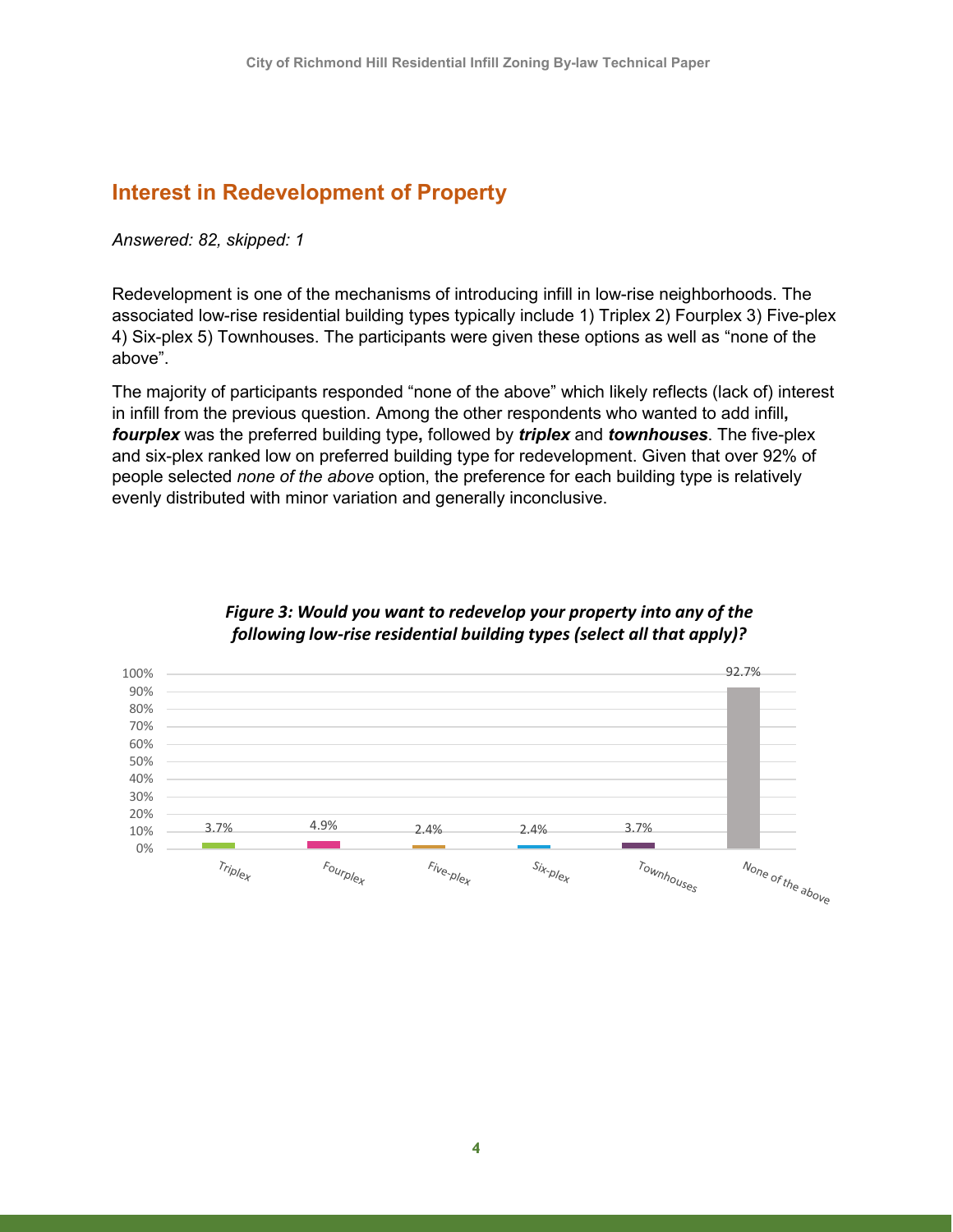## **Support of Residential Infill in Neighborhood**

*Answered: 67, skipped: 16*

Participants were asked if they support residential infill in their neighborhood.

**The majority do not support residential infill in their neighborhood.** Only around 25% support residential infill.

*Figure 4: Do you support residential infill in your neighbourhood?*



## **Awareness of Residential Infill Projects in Neighborhood**

*Answered: 67, skipped: 16*

When asked if participants are aware if residential infill development projects are happening in their neighborhoods, **majority confirmed infill projects are a part of their neighborhood.** 

*Figure 5: Are you aware of residential infill in your neighbourhood?*

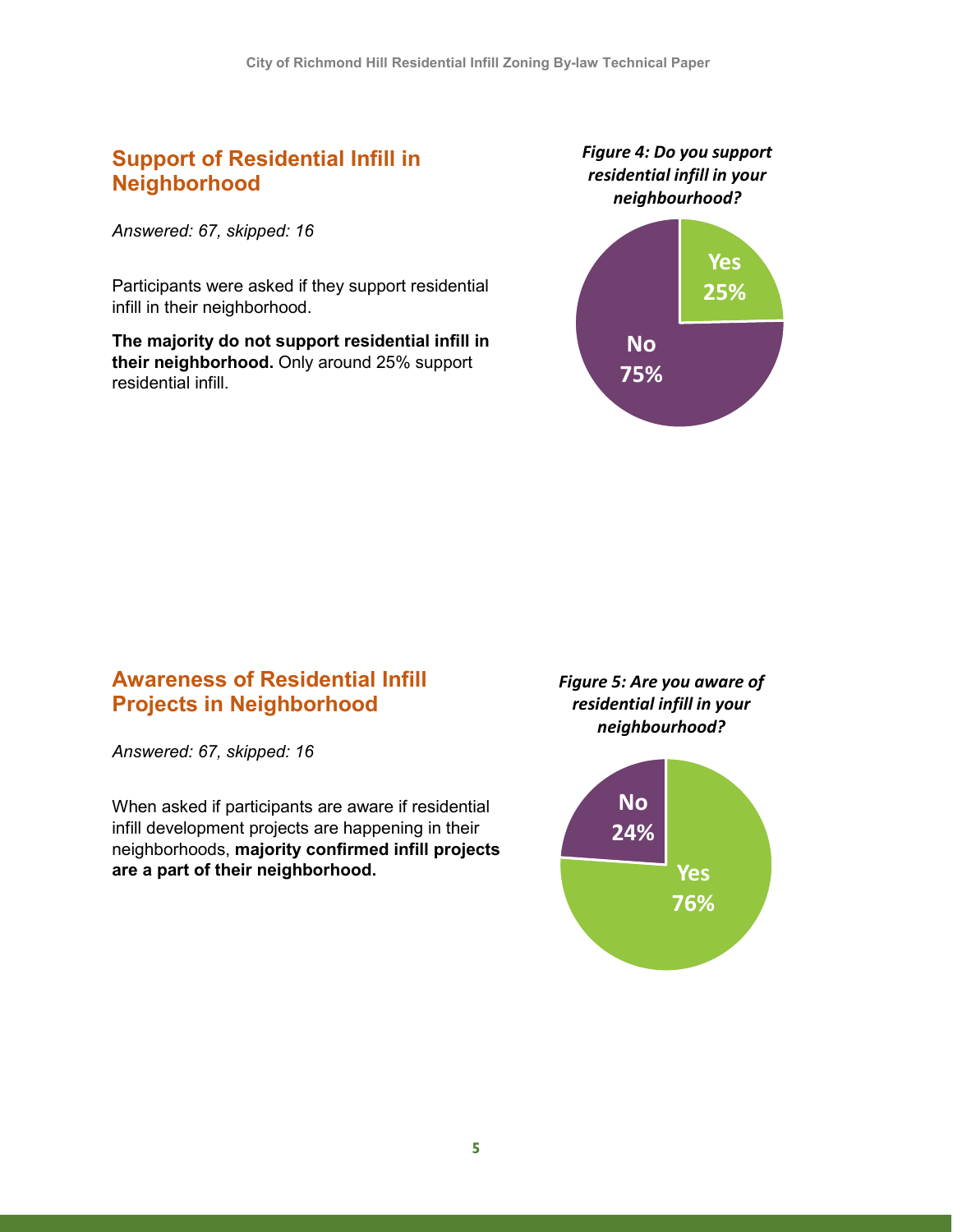## **Factors for Zoning By-law to Address on Smaller Lots**

#### *Answered: 68, skipped: 15*

Zoning By-laws play a critical role in ensuring new development is responsive to context and minimize nuisances. For introducing residential infill on smaller lots, there are a number of factors that zoning by-law can regulate. Some of these key regulations include 1) orientation of lots, 2) the building setbacks (yards), 3) lot coverage, 4) lot frontage, 5) lot area, 6) lot depth, and 7) number of parking spaces.

Participants were asked which of these factors as it relates to residential infill are important to address through development standards within zoning by-laws. The responses demonstrated a range of factors each participant valued with the top three selections being *lot coverage***,**  followed by the *building setbacks***,** and *number of parking spaces***.** 



#### *Figure 6: Which factors are important for zoning by-laws regarding residential infill on smaller lots? (select 3)*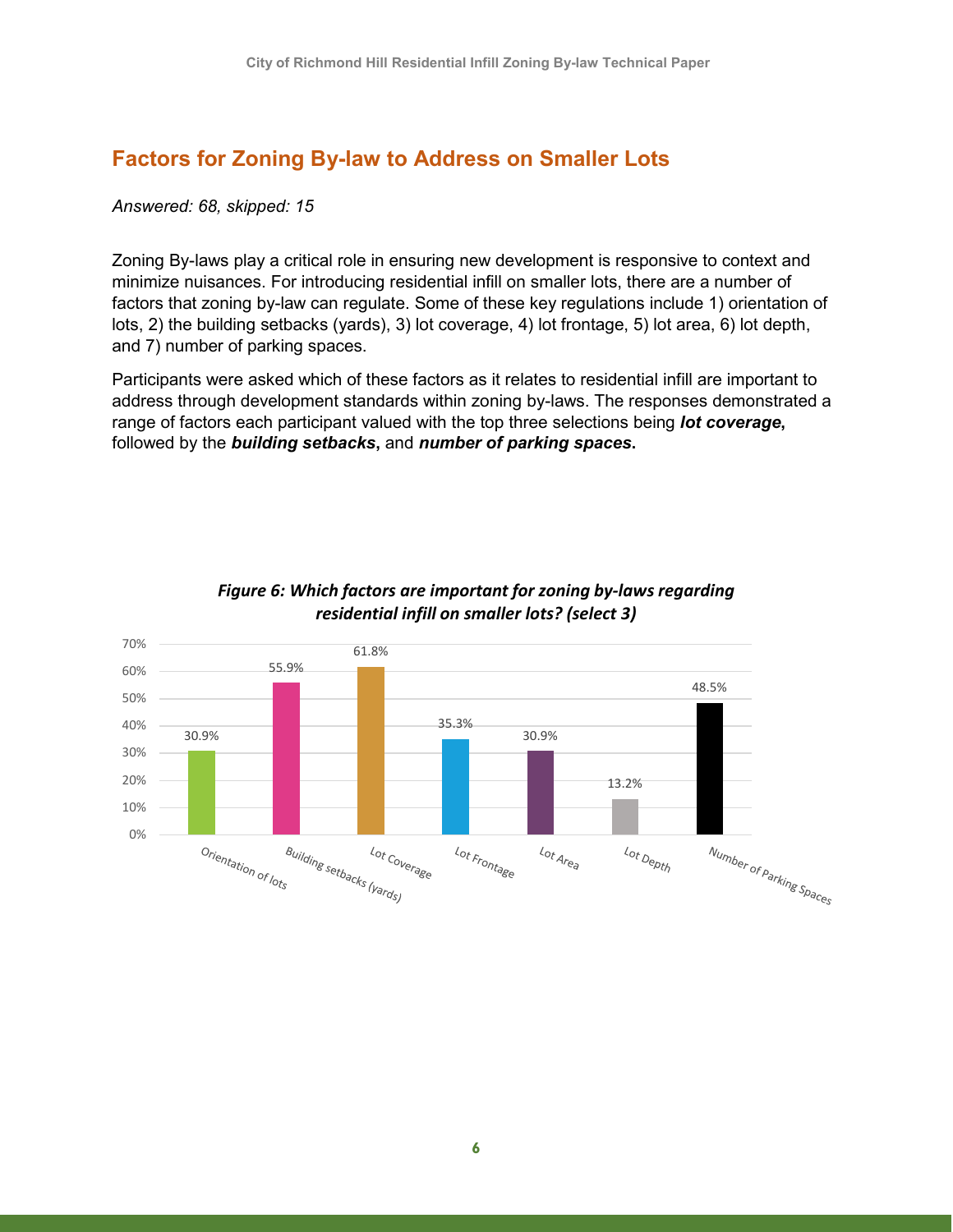## **Factors for Zoning By-law to Address for Demolition and Rebuilding of New House**

#### *Answered: 65, skipped: 18*

Zoning By-laws also play a critical role in ensuring redevelopment is responsive to context and minimize nuisances. For infill facilitated through demolition and rebuilding of a new house, there are a number of factors that zoning by-law can regulate. Some of these key regulations include 1) building height, 2) the building setbacks, 3) lot frontage, 4) lot depth, 5) lot coverage, and 6) building width (e.g. with attached garage for parking).

Participants were asked which of these factors they considered important for zoning by-laws to regulate through development standards in relation to the demolition and rebuilding of new houses. The majority of respondents selected *building height* as a top priority, followed by *lot coverage* and the *building setbacks***.** 



### *Figure 7: Which factors are important for zoning by-laws regarding the demolition and rebuilding of a new house? (select 3)*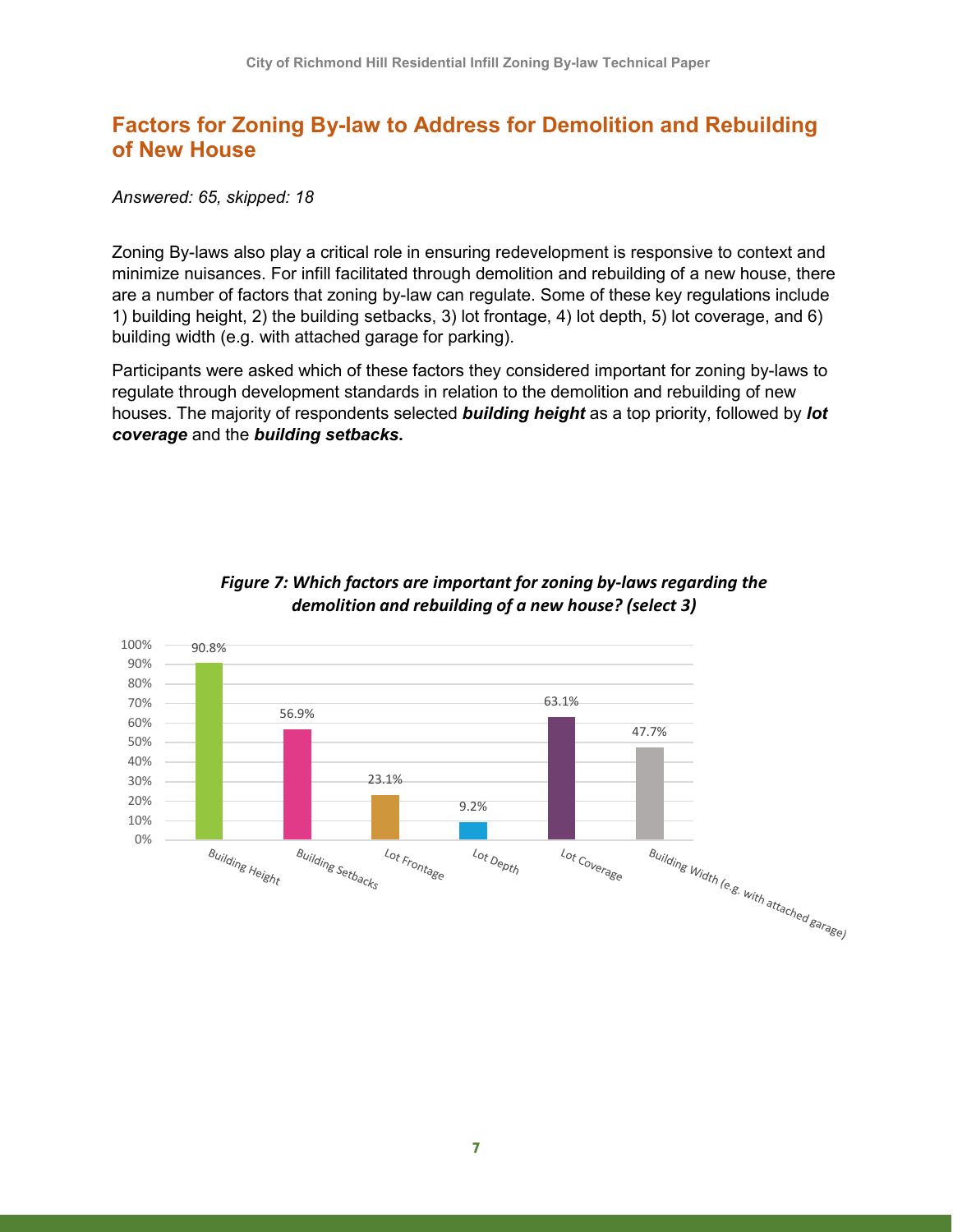# **Factors for Zoning By-law to Address for Building or Conversion of Home into Multiplex or Townhouse**

*Answered: 63, skipped: 20*

For infill facilitated through demolition and rebuilding of a new house into a multiplex such as triplex or four-plex, etc., there are a number of factors that zoning by-law can regulate. Some of these key regulations include 1) the building height, 2) the building setbacks (yards), 3) lot frontage, 4) lot depth, 5) lot coverage, and 6) building width (e.g. with attached garage for parking).

Participants were asked which of these factors they considered important for the zoning by-law to address in relation to the conversion of a home into a multiplex or townhouse. The majority of respondents selected *building height* as a top priority, followed by *lot coverage* and the *building setbacks***.**



### *Figure 8: Which factors are important for zoning by-laws regarding the conversion of a home into a multiplex? (select 3)*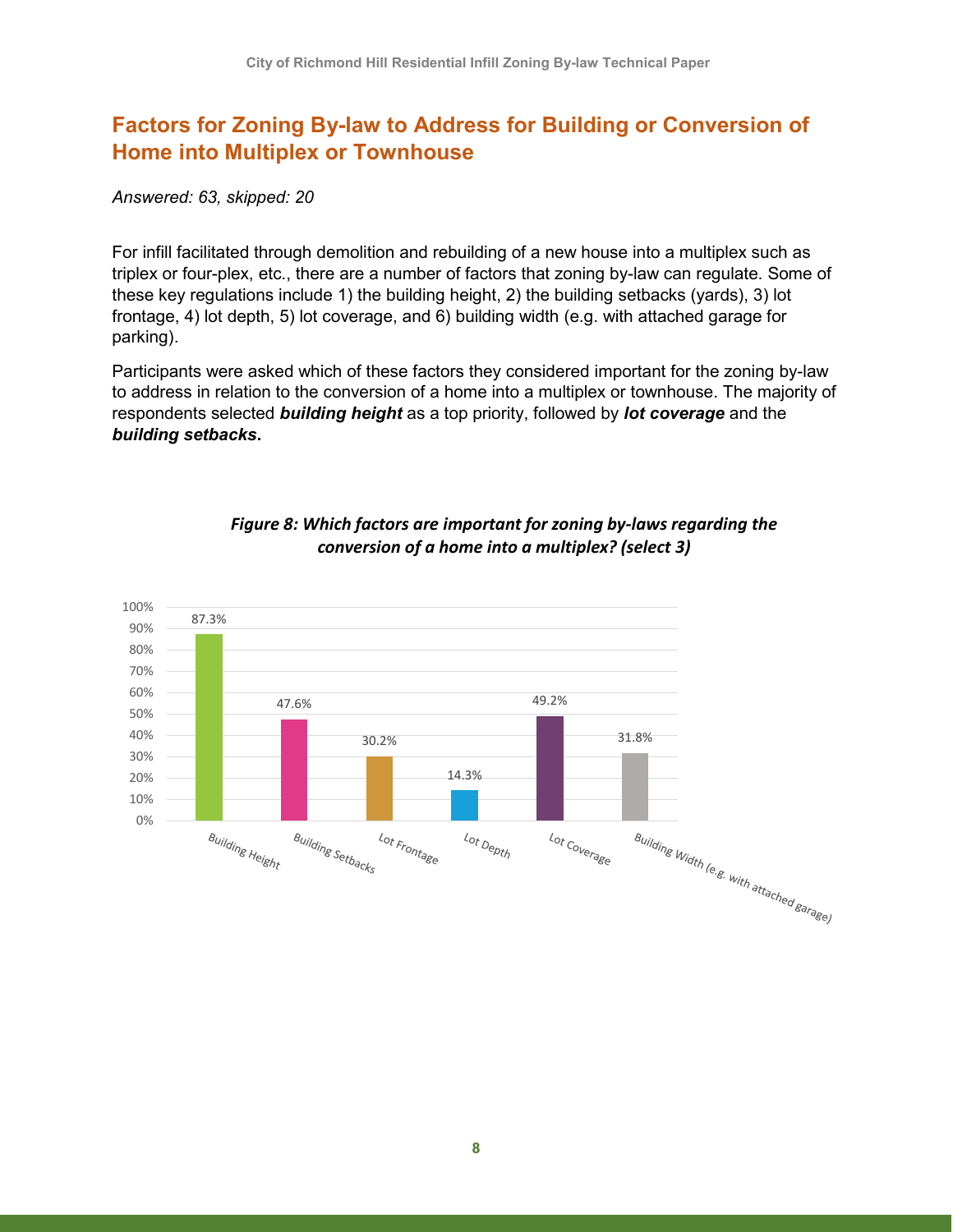## **Location of Residential Infill Within Neighborhoods**

#### *Answered: 67, skipped: 16*

Participants were asked where they wanted to see infill development being permitted within the Neighborhood land use designation.

Top three responses included *along arterials*, *in neighbourhoods* that have lots that are large enough to accommodate new streets, and *none of the above* which was selected by almost 30% of the respondents.

<span id="page-11-0"></span>

### *Figure 9: Where do you want to see infill development to be permitted? (select 4)*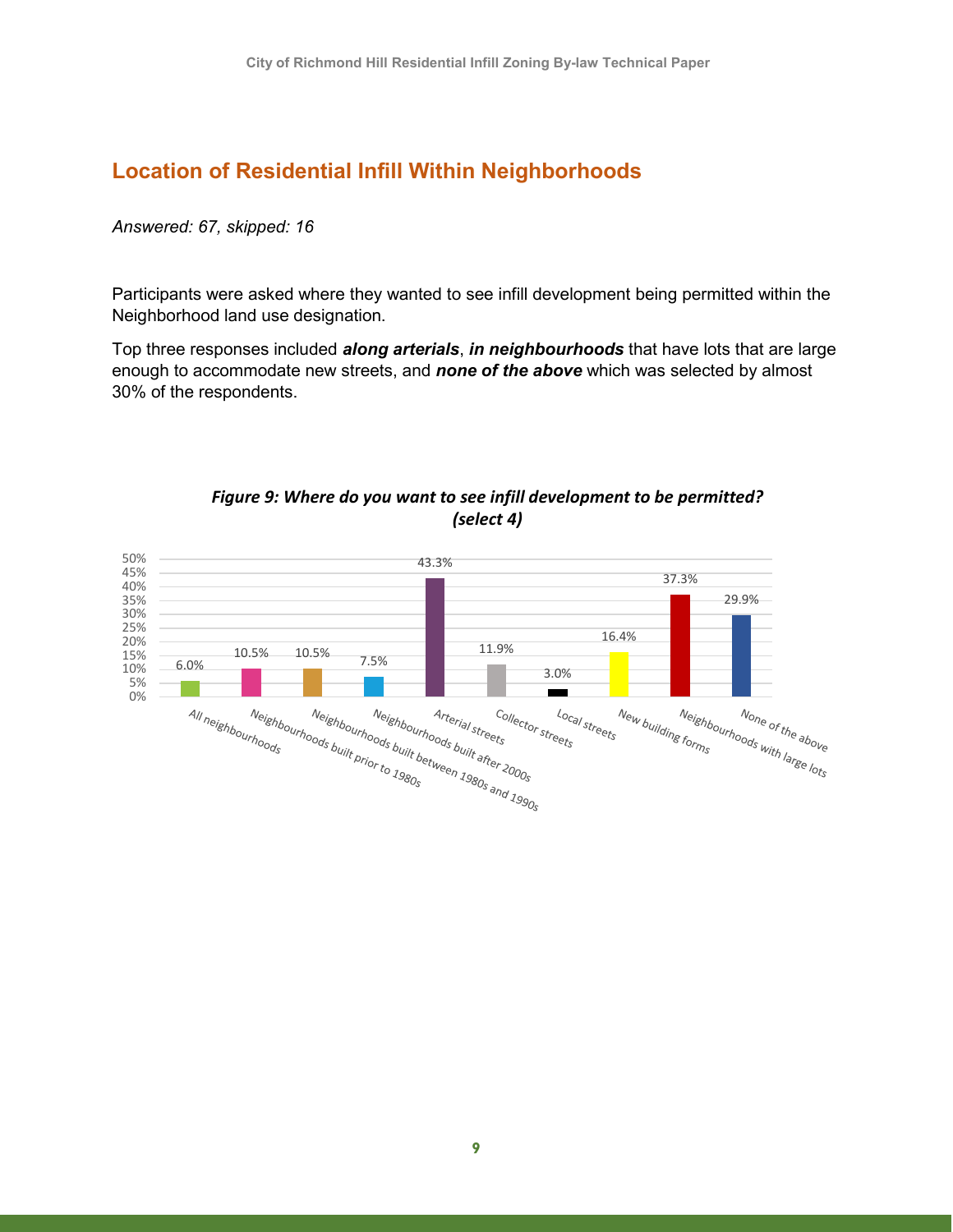# **Next Steps**

This *What We Heard* Report concludes the community consultation undertaken as part of Phase 2 of Residential Infill Zoning By-law Technical Paper. The next steps in the Study and consultation include:

- First Draft Study September, 2021
- Public consultation meetings (Three PIC meetings) November, 2021
- Final Study Report– December, 2021



*Figure 1 Project Schedule*

## • **City Contact:**

**Ferdi Toniolo**, Senior Planner, City of Richmond Hill Email: [ferdi.toniolo@richmondhill.ca](mailto:ferdi.toniolo@richmondhill.ca) Phone: 905-771-2442

### **Project Webpage:**

<https://www.richmondhill.ca/en/zone-richmond-hill.aspx>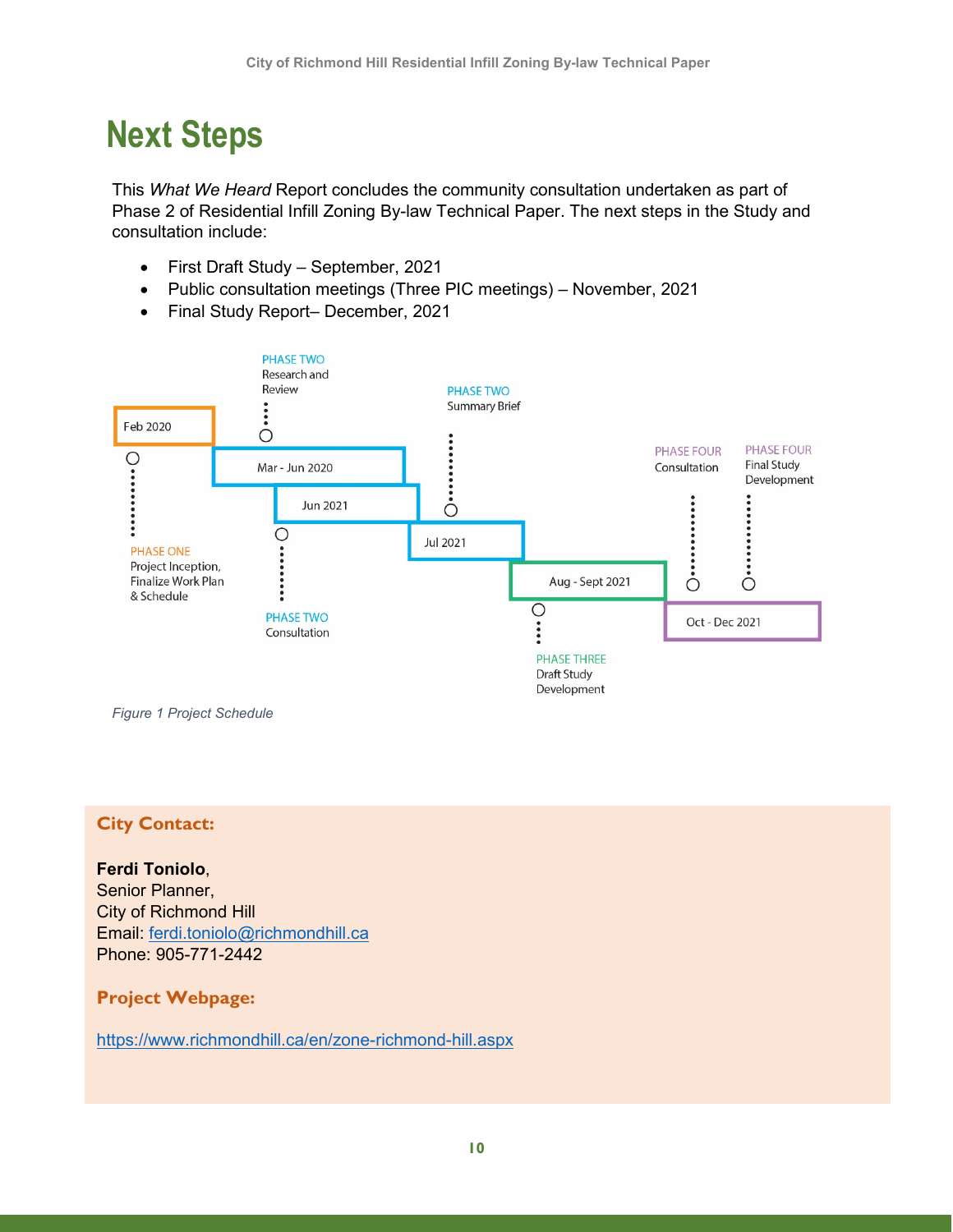## **Appendix A: Survey Questionnaire**

- 1. If you own a house in Richmond Hill, have you considered residential infill?
	- o Yes
	- o No
- 2. If you have considered infill, please select which of the following statements that apply (please check all that apply)
	- o Severing the lands to create additional lots for single detached homes
	- o Severing the lands to create additional lots for semi-detached homes
	- o Severing the lands to create additional lots for duplexes
	- o Demolishing the existing dwelling and rebuilding a newer single detached home
	- o Demolishing the existing dwelling and building semi-detached homes
	- o Demolishing the existing dwelling and building a duplex
	- o Selling your property or a portion of your property to allow for a larger assembly of lands for infill development
- 3. Would you want to redevelop your property into any of the following low-rise residential building types (select all that apply)
	- o Triplex
	- o Four-plex
	- o Five-plex
	- o Six-plex
	- o Townhouses
	- o None of the Above
- 4. Do you support residential infill in your neighbourhood?
	- o Yes
	- o No
- 5. Are there residential infill development projects happening in your neighborhood?
	- o Yes
	- o No
	- o I don't know
- 6. Which of the following three factors are most important to you for a Zoning By-law to address for residential infill of smaller lots? (Select 3)
	- o Orientation of lots
	- o Building setbacks (yards)
	- o Lot Coverage
	- o Lot Frontage
	- o Lot Area